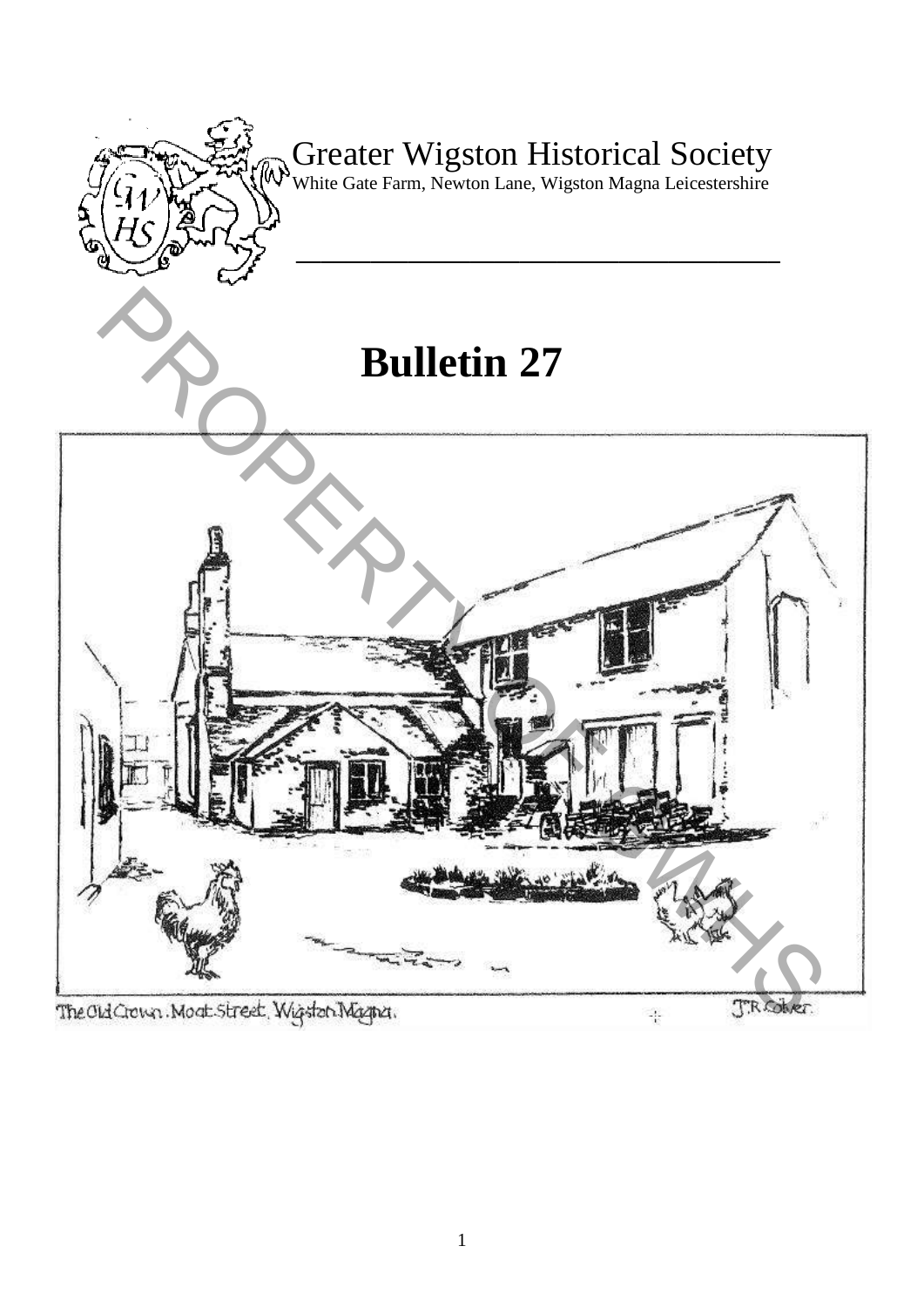# **Programme of Meeting June to December 1990**

## **Wednesday 20th June 1990**

Visit to Rutland Water with a trip on the "Rutland Bell" Coach from Wigston Liberal Club car park at 6.30pm (not 7.00pm as previously stated)

## **Wednesday 15th August 1990**

A look at Hallaton with a stop at a local hostelry – Led by Ian Vary Meet at 7.00pm at Wigston Liberal Club car park to co-ordinate transport. (This is in place of the previously mentioned trip to Thrumpton Hall, Notts, which could not be organised). We at at 7.00pm at Wigston Liheral Club car park to co-ordinate transport.<br>
(This is in place of the previously mentioned trip to Thrumpton Hall, Notts, which<br>
could not be organised).<br> **EVERTHE TO SUPERTY CONSECT CONSECT** 

# **\*Wednesday 19th September 1990**

Videos of old Leicester (Subject probably trams) – Mr R Foxton 7.30pm Wigston Liberal Club

# **\*Wednesday 17th October 1990**

Slides of Bygone Wigston with Commentary – Bill Ward 7.30 pm Wigston Liberal Club

## **\*Wednesday 21st November 1990**

Battle of Waterloo with display of medals – Mr R Cooper 7.30 Wigston Liberal Club

## **Wednesday 19th December 1990**

Christmas Party

• These speakers are subject to confirmation.

The Bulletin is published three times a year on  $1<sup>st</sup>$  February, June and October. Articles etc. should be given to either of the joint Editors three clear weeks before publication date please.

Joint Editors:-

Mrs Chris Smart 16 Maidwell Close Wigston Mrs Tricia Berry 11 Hayes Road Wigston

#### February Meeting …

On Wednesday the 21<sup>st</sup> of February 35 members of the Society met for the Annual General Meeting and member's evening.

\*\*\*\*\*\*\*\*\*\*\*\*\*\*\*\*\*\*\*\*\*\*\*\*\*\*\*\*\*\*\*\*\*\*\*\*\*\*\*\*\*\*\*\*\*\*\*\*\*\*\*\*\*\*\*\*\*\*\*\*\*\*\*\*\*\*\*\*\*

- 1. An Apology had been received from Ian Vary
- 2. The minutes were read, agreed and signed as a true and correct record.
- 3. Treasures Report The treasurer reported that the accounts were very healthy with a balance of £649.88 to carry forward, mainly resulting from sales of the Town Trail.
- 4. Subscriptions It was agreed that subscriptions remain the same at  $\text{\pounds}3.00$
- 5. Chairman"s Report Edna reported that during the year we had had speakers on a variety of topics. Other successful events were:- hosts to Local History Council A.G.M. in May; Trip to Burrough on the Hill in June; barbeque with the Civic Society in August.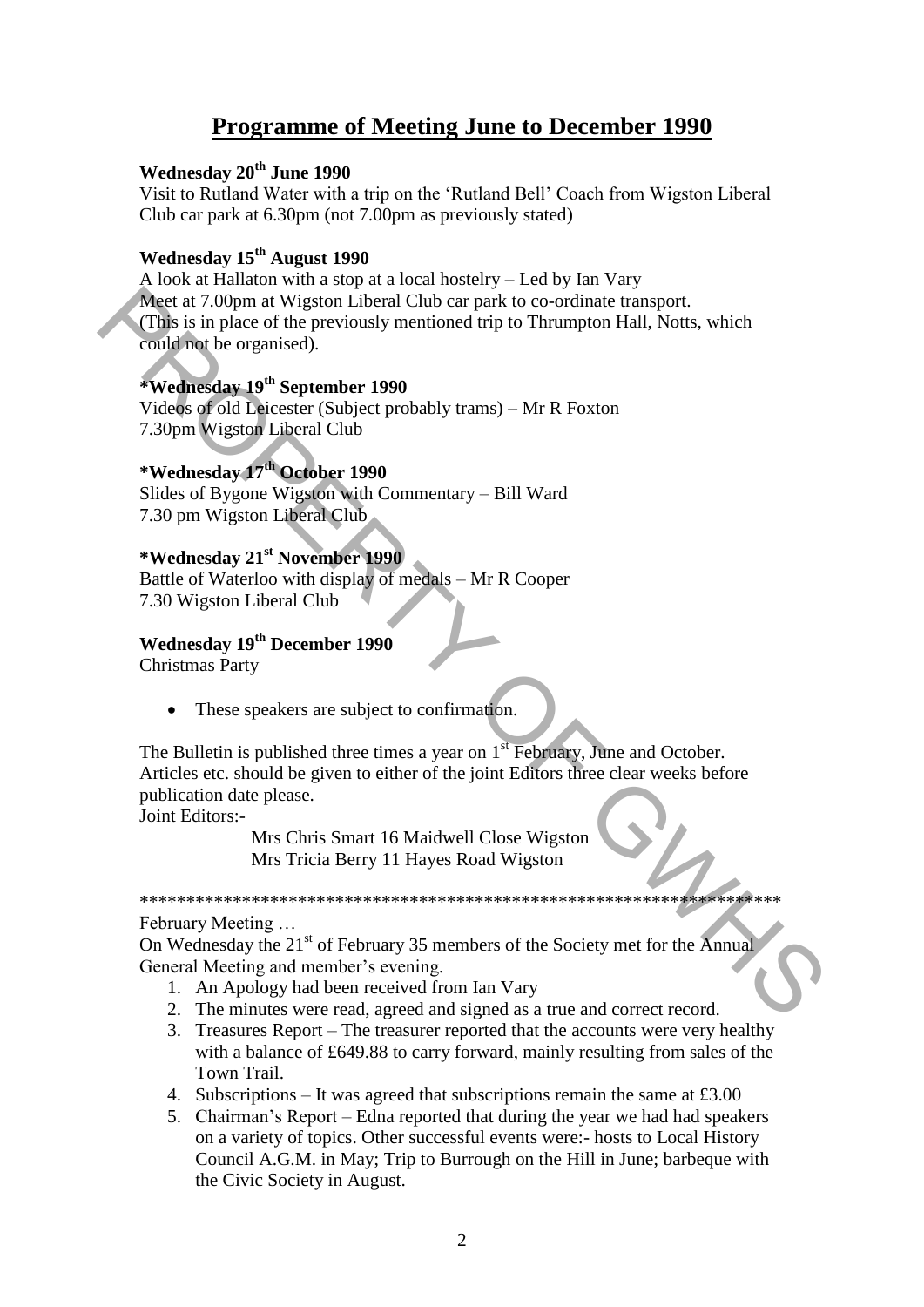A Tape recorder has been purchased and some oral records made. Transcriptions and booklets included:- Wiggy"s War; Town Trail and Another Wigston Wander for the disabled.

Stella Tweed has been appointed Membership Secretary. Membership stands at around 55 with a good attendance at meetings. A family history group has been formed on an informal basis.

#### 6. Election of Officers

Ian Varey stood down from the committee. No nominations had been received so all officers were returned unopposed. Officers are as Follows:

| Chairman                    |
|-----------------------------|
| Vice Chairman               |
| <b>Treasurer</b>            |
| Secretary                   |
| <b>Bulletin Editors</b>     |
| <b>Membership Secretary</b> |
|                             |

Edna Taylor Bob Wignall Brian Bilson Doris Chandler Tricia Berry / Chris Smart Stella Tweed Peter Clowes Jim Colver

7. A.O.B.

£50 had been donated to the Oadby and Wigston Building preservation Trust

The second part of the evening then began with members talks.

#### **Bob Wignall**

 Gave us a very interesting about life in the Uppingham Workhouse, in particular the story of Jane Brown of Seaton and Richard Bilsdon of North Luffenham. Richard Bilsdon was in the Uppingham Workhouse from 1838 to 1841 when he died aged 71. His was a tale of absentions, readmissions and gaol. Jane Brown was in the Workhouse from 1830 to 1840 when she died aged 27. During that 10 year period she has two children and various admissions and readmissions. Bob left us with the thought … were they troublemakers or freedom fighters kicking against the system? Faceton of Officers<br>
In Varey stood down from the committee. No nominations had been received<br>
so all officers were returned unopposed. Officers are as Follows:<br>
The Chairman<br>
The Chairman<br>
Face Chairman<br>
Bub Wignall<br>
The

#### **Stella Tweed**

Gave us a tape recorded talk about the Midland Cottages. Stella"s presentation included interesting photographs of the windows and door of the houses along Twenty Row as it is known. Her take evoked the atmosphere of the early steam days, and included an interview with someone who lived there as a child and another with someone living there now. Stella's 'through the keyhole' approach was most fascinating.

#### **Bernard Elliott**

 Gave a talk on the 1881 census of Wigston, in particular the origins of the inhabitants. Between 1871 and 1881 the population had doubled. Some had come from far afield as far as Canada and the West Indies, others from Northampton area and many from the local villages nearby.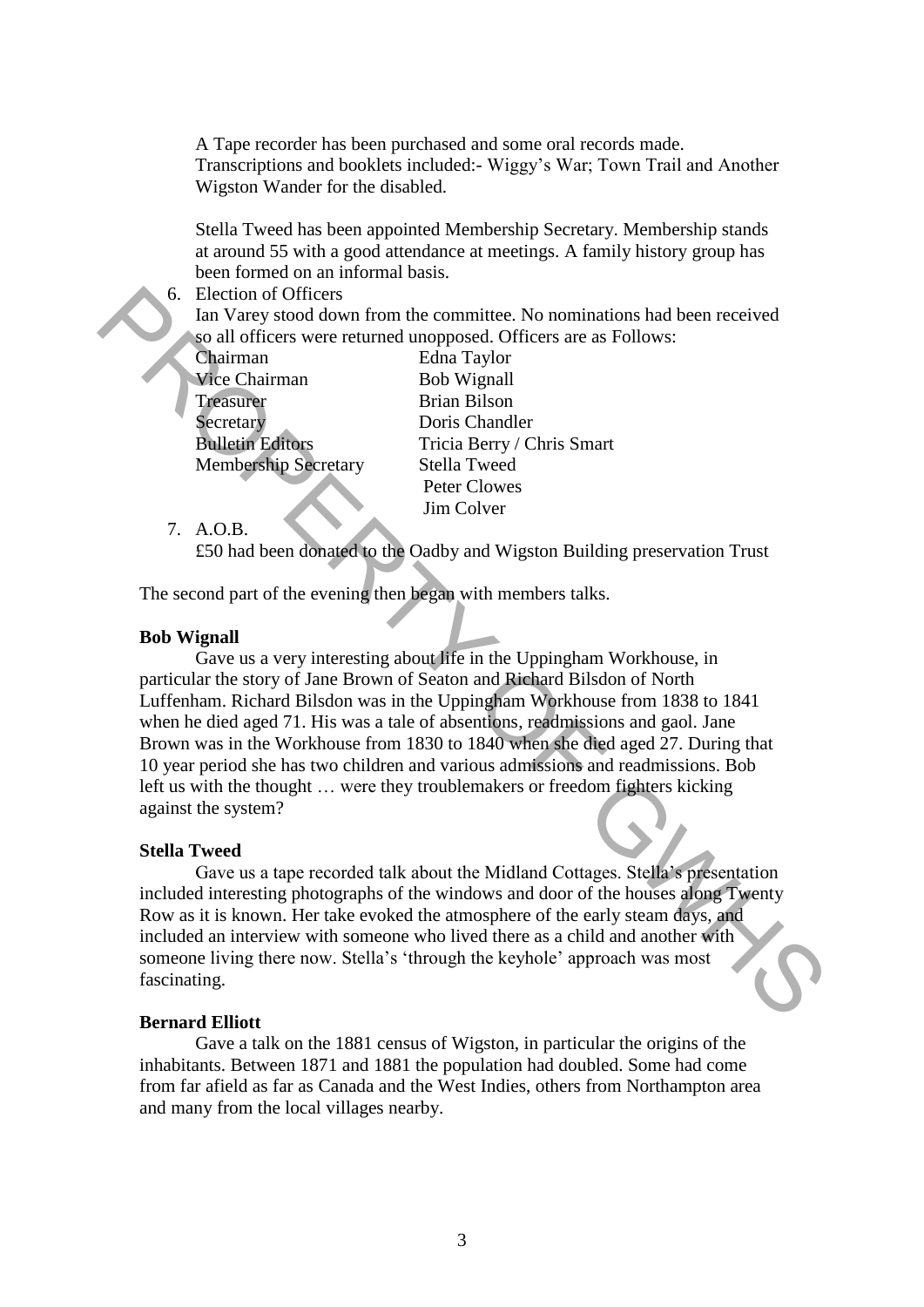### **Colin Towell**

 Spoke on Simon de Montfort and how people travelled between battles in those days and the distance covered. He spoke in particular of two battles, The Battle of Lews where Henry III and his son Edward were defeated, followed by Evesham where Simon was killed. He described, graphically the Battle of Lewes and the movements of Simon de Montford, young Simon his son and the Earl of Gloucester on one side and King Henry III and his son on the other. Simon was killed 4<sup>th</sup> August 1265 at Evesham.

For our final item Bill Ward had brought in two tapes that he had made of two old Wigston ladies. Both still lived in the houses where they were born and had many tales to tell of when most of Wigston was just fields where they played their childhood games. This included a grisly tale of the discovery by school children of someone who had committed suicide by hanging.

After thanks were given the evening closed at about 10pm.

# \*\*\*\*\*\*\*\*\*\*\*\*\*\*\*\*\*\*\*\*\*\*\*\*\*\*\*\*\*\*\*\*\*\*\*\*\*\*\*\*\*\*\*\*\*\*\*\*\*\*\*\*\*\*\*\*\*\*\*\*\*\*\*\*\*\*\*\*\*

### **March 1990 – Meeting**

About 30 members heard fellow member, Brian Bilson, Give a most interesting talk, illustrated with slides, on Old St Pauls London. He told us there had been a church on this elevated site since the  $7<sup>th</sup>$  century. During the  $11<sup>th</sup>$  century a huge cathedral was erected. This measuring 590 ft was the third longest in Europe. It has 430 ft spite.

The building was sadly neglected at the time of the Reformation when parts of the inside were used as a market. Inigo Jones did much restoration in the early  $17<sup>th</sup>$ century. During the civil war there was more neglect and £17,000 of the funds were taken to help finance this.

At the Restoration Christopher Wren was asked to make drawings for a programme of refurbishment but before this could be started the building was virtually destroyed in the Great Fire of 1666. Eye witnesses described the nearby streets as being red with molten lead running from the roof. The only item saved from inside was an effigy of John Donne, a former Dean of St. Pauls and poet "for whom the bell tolls: For our final item Bill Ward had brought in two tapes that he had made of two old<br>Wigston halls Both still lived in the houses where they were born and had many<br>ratists to religion. Both still lived in the houses where th

It was decided to rebuild completely and Wren designed the Cathedral we know today.

After some questions and discussion a warm vote of thanks to Brian was given by Edna Taylor. Members were asked to hand their names in if they wished to go on the Rutland Water trip. It is hoped to get together a party of about 50 people to make this evening more economic. The meeting closed at 9:30pm.

#### \*\*\*\*\*\*\*\*\*\*\*\*\*\*\*\*\*\*\*\*\*\*\*\*\*\*\*\*\*\*\*\*\*\*\*\*\*\*\*\*\*\*\*\*\*\*\*\*\*\*\*\*\*\*\*\*\*\*\*\*\*\*\*\*\*\*\*\*\*

## **April 1990 – Meeting**

Approx 45 members settled down to hear Mr Jackson give his very interesting talk on "Bonny Prince Charley". He told his story of the young Pretender"s attempt to regain the throne for the Stuarts.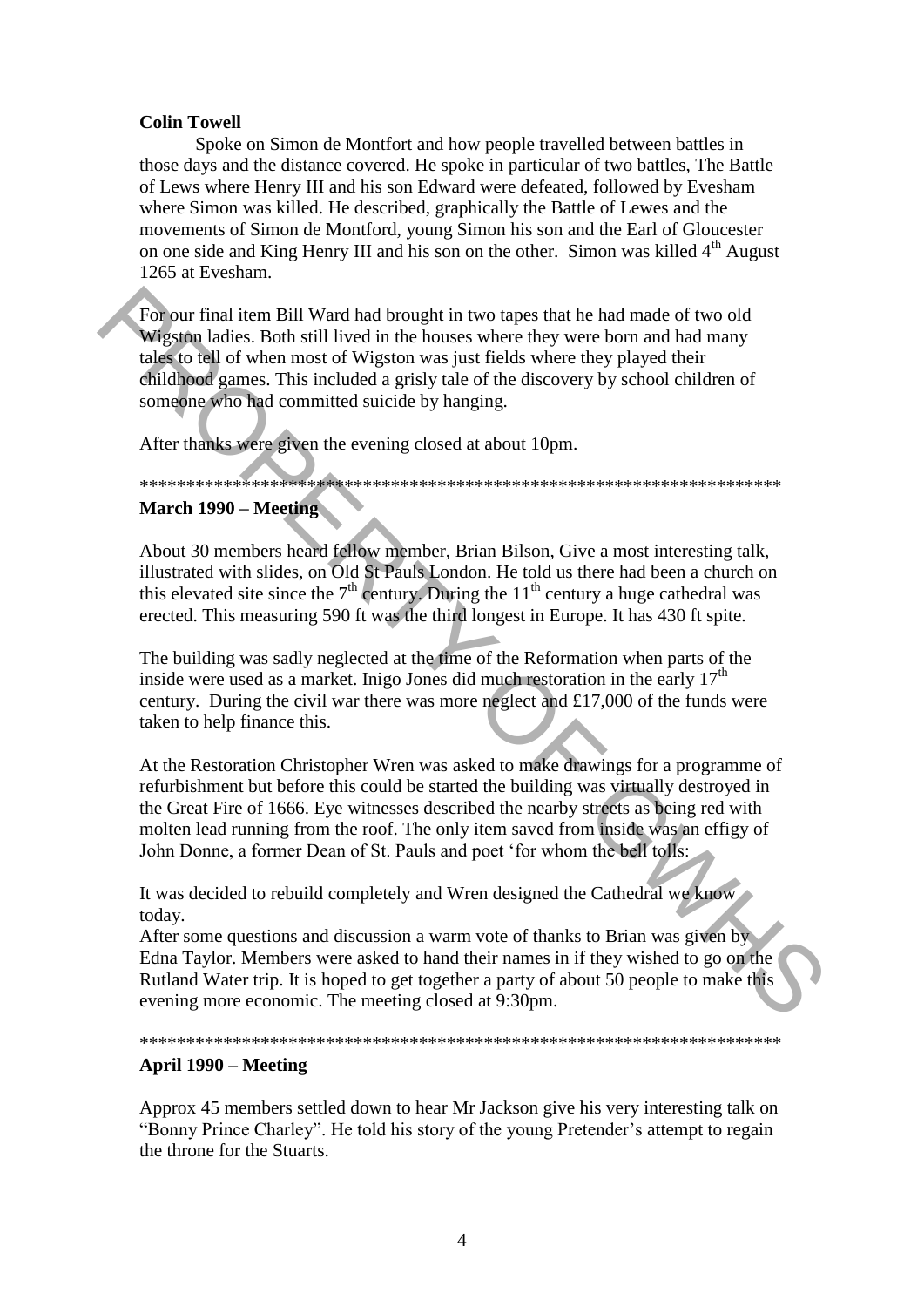Arriving from France he marched with his army from Scotland and reached Derby causing panic in London. George II was ready packed to go to Hanover and the banks were only paying out money in sixpences. However, there was little support for him in England and he was forced to retire back to Scotland. The King sent his son the Duke of Cumberland to take charge of the Government troops and Charles was defeated at the Battle of Culloden in 1746. He escaped to the Isle of Shy disguised as Betty Burke the maid of Florence MacDonald who was imprisoned in the Tower of London for a year for her willing involvement in this. He eventually escaped back to France and died in Rome in 1788. Strangely, a monument to the Stuarts in St. Peters was paid for by George II.

Mr Jackson who has travelled extensively then showed slides of the parts of Scotland visited by the Bonnie Prince during his wanderings to evade capture. His friend Mr Jimmy Morrison then showed and explained his wonderful collection of authentic weapons used at the Battle of Culloden.

After questions and a discussion Edna Taylor thanked the two gentlemen for a very entertaining evening.

\*\*\*\*\*\*\*\*\*\*\*\*\*\*\*\*\*\*\*\*\*\*\*\*\*\*\*\*\*\*\*\*\*\*\*\*\*\*\*\*\*\*\*\*\*\*\*\*\*\*\*\*\*\*\*\*\*\*\*\*\*\*\*\*\*\*\*\*\*

## **May 1990 - Meeting**

An enthusiastic group of members visited the Leics, Records Office. We were welcomed by Dr Kate Thompson, the County Archivist, and one of her assistants. Dr Thompson began by explaining for those who were unfamiliar with the service what its function was. The dual role of preservation and conservation of the ancient records and making them assessable for obtaining a reader's ticket and the reasons for this and the various rules which must be observed when making use of the facilities. Frame and died in Rome in 1788. Strangely, a monument to the Stuarts in St. Peters<br>was paid for by George II. The strangely amountent to the Stuarts of Scotland<br>with the Bonnie Prince during his wunderings to evade captur

We were invited inside the strong room and it was obvious why the staff are hoping the proposed relocation to Wigston takes place. The shelves were indeed very full. As much care as possible is taken of these irreplaceable documents. Everything is stored off the floor and humidity and temperature are kept constant. Fire precautions are thorough as was illustrated when Dr Thomson left her lunch in the oven too long and was embarrassed to find the fire brigade outside!

A selection of material relating to Wigston was displayed for us including the first Parish Register and early registers for Frederick Street Methodist Chapel and the Wigston Independent Chapel. A grateful vote of thanks to Dr Thompson was given by Tricia Berry standing in for the chairman and other officers of the Society who were unable to attend and for a variety of different reasons.

## \*\*\*\*\*\*\*\*\*\*\*\*\*\*\*\*\*\*\*\*\*\*\*\*\*\*\*\*\*\*\*\*\*\*\*\*\*\*\*\*\*\*\*\*\*\*\*\*\*\*\*\*\*\*\*\*\*\*\*\*\*\*\*\*\*\*\*\*\*

#### **Leicestershire County Council Heritage Awards 1990**

This scheme was created to recognise and encourage non Country Council projects undertaken in Leicestershire and Rutland. Now in its second year the winners were announced recently. The award ceremony was held at the new Walk Museum on 29<sup>th</sup> March. The event was sponsored by the Leicester Mercury whose managing director Mr John Aldridge made the presentations.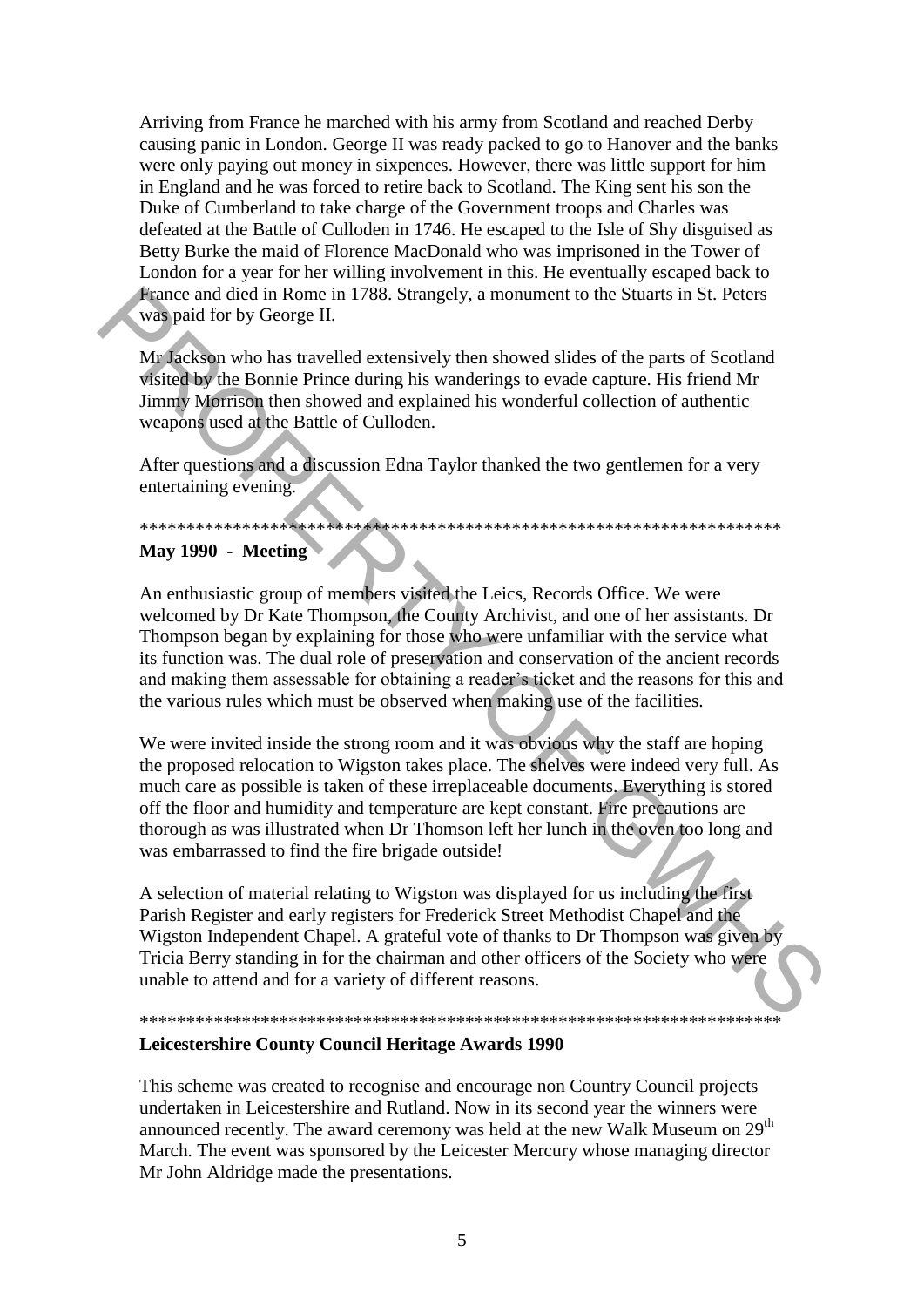After an opening address by Duncan Lucas the seven nomination were red out:

- 1. A series of booklets produced by the Loughborough Bell Foundry Museum
- 2. Preservation work at the Rothley Stream Railway Line
- 3. Display of the Leicestershire Yeomanry Collection housed in the Carillon War Memorial, Loughborough.
- 4. Restoration by the Cheshire / Sue Ryder Foundation at Staunton Harold Hall.
- 5. Restoration work at the Framework Knitters Cottage, Wigston by the Oadby and Wigston Building Preservation Trust.
- 6. World War II Display at Hallaton Museum
	- 7. Work at Rutland Railway Museum Cottesmore

The judges were Mr Stephanos Mastoris. Curator of Market Harborough Museum and Mrs Sue Hollins, publicity manager of the Leicester Mercury. All the entries were excellent in their own very different ways, but in the end the judges said "we finally chose the Framework Knitters Cottage as the restoration had been carried out so sensitively!" Peter Clowes, honorary curator, went forward to receive the winners plaque and certificate and managed an excellent speech of thanks in spite of suffering from a bad chest infection. Runners up were Staunton Hall and third place went to the Leicestershire Yeomanry Collection. 5. Restoration work at the Framework Knitters Cottage, Wigston by the Oadby<br>and Wigston Building Preservation Trust.<br>Conserved War II Display at Hallaton Museum<br>The independent Railway Museum Cottensore<br>The independent Mu

The company were then entertained by the talented hand bell ringers from Trinity Church, Barrow-upon-Soar. Afterwards refreshments were served.

All these projects sound well worth visiting during the coming months.

\*\*\*\*\*\*\*\*\*\*\*\*\*\*\*\*\*\*\*\*\*\*\*\*\*\*\*\*\*\*\*\*\*\*\*\*\*\*\*\*\*\*\*\*\*\*\*\*\*\*\*\*\*\*\*\*\*\*\*\*\*\*\*\*\*\*\*\*\*

#### **Quotes of the Month**

"No man really becomes a fool until he stops asking questions" Charles P Steinetz

"And I found a register of genealogy of them which came up at the first Nehemiah Ch.7 v.5

"Through in the grave mens" bodies soone bee rotten; yet hear theyr names will hardlie bee forgotton" Register Book of St Peter"s Cornhill

\*\*\*\*\*\*\*\*\*\*\*\*\*\*\*\*\*\*\*\*\*\*\*\*\*\*\*\*\*\*\*\*\*\*\*\*\*\*\*\*\*\*\*\*\*\*\*\*\*\*\*\*\*\*\*\*\*\*\*\*\*\*\*\*\*\*\*\*\*

#### **1990 Subscriptions**

A number of people have not yet paid their subscriptions for this year. As these were due in February. Treasure Brian Bilson, would be glad to receive any outstanding ones as soon as possible please.

\*\*\*\*\*\*\*\*\*\*\*\*\*\*\*\*\*\*\*\*\*\*\*\*\*\*\*\*\*\*\*\*\*\*\*\*\*\*\*\*\*\*\*\*\*\*\*\*\*\*\*\*\*\*\*\*\*\*\*\*\*\*\*\*\*\*\*\*\*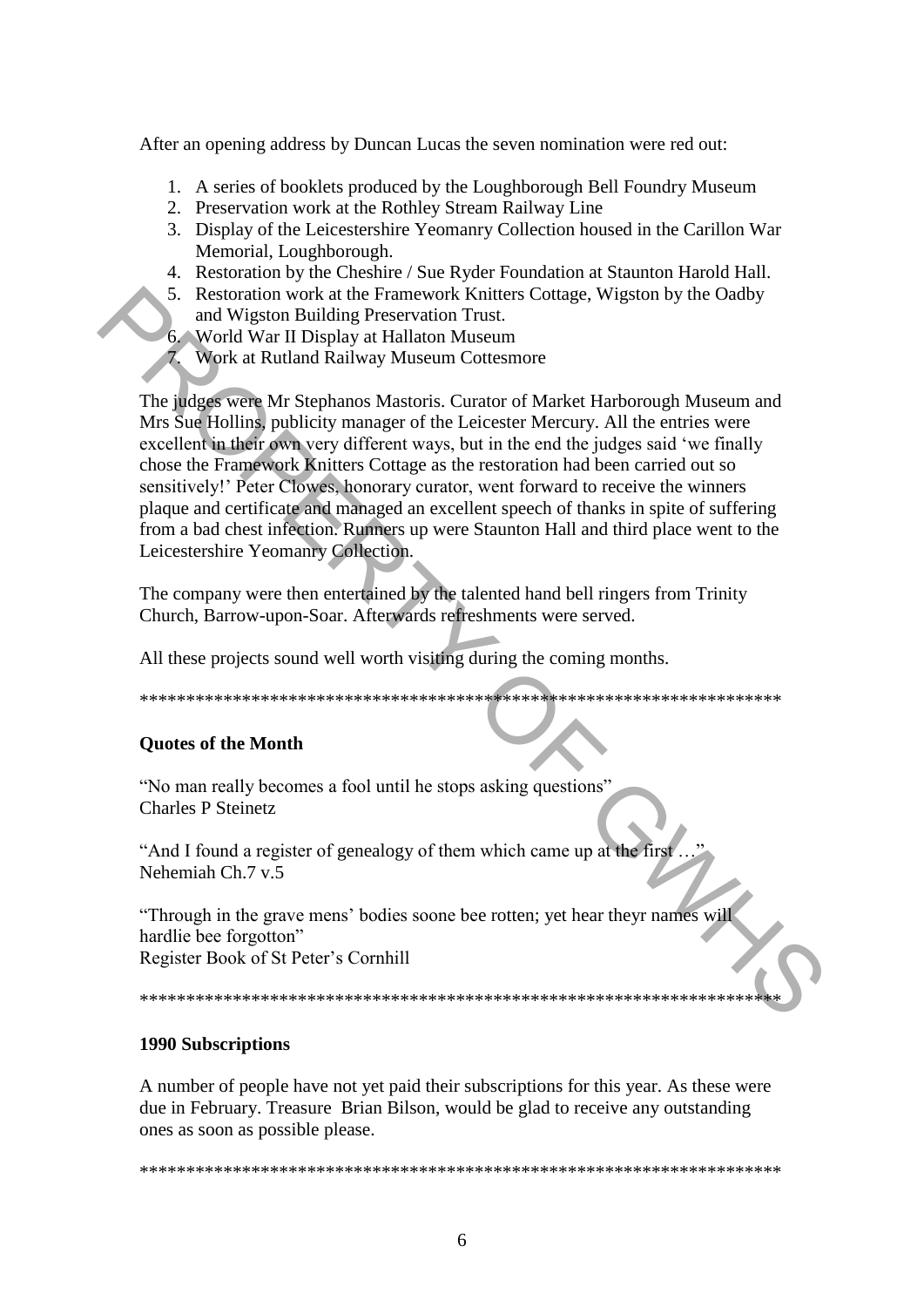

1) Dresser 5) Drinking 8) Crest 9) Name 10} Eat 11) Crown ACROSS 12) Owston 15) Corn 17) Sign 18) Iron 19) Elapse 20) Motte 21) Baffled<br>22) St. 24) Warn 28) Edits 30) A.D. 31) Craftgilds 32) Actor DOWN 1) Dungeon 2) End 3) South Wigston 4) Rack 5) Deed 6) King Richard<br>7) Green 13) Northfield 14) Tune 16) Roses 23) Tudor 25) Ruff 26) MDC 27) Dig 29) Sic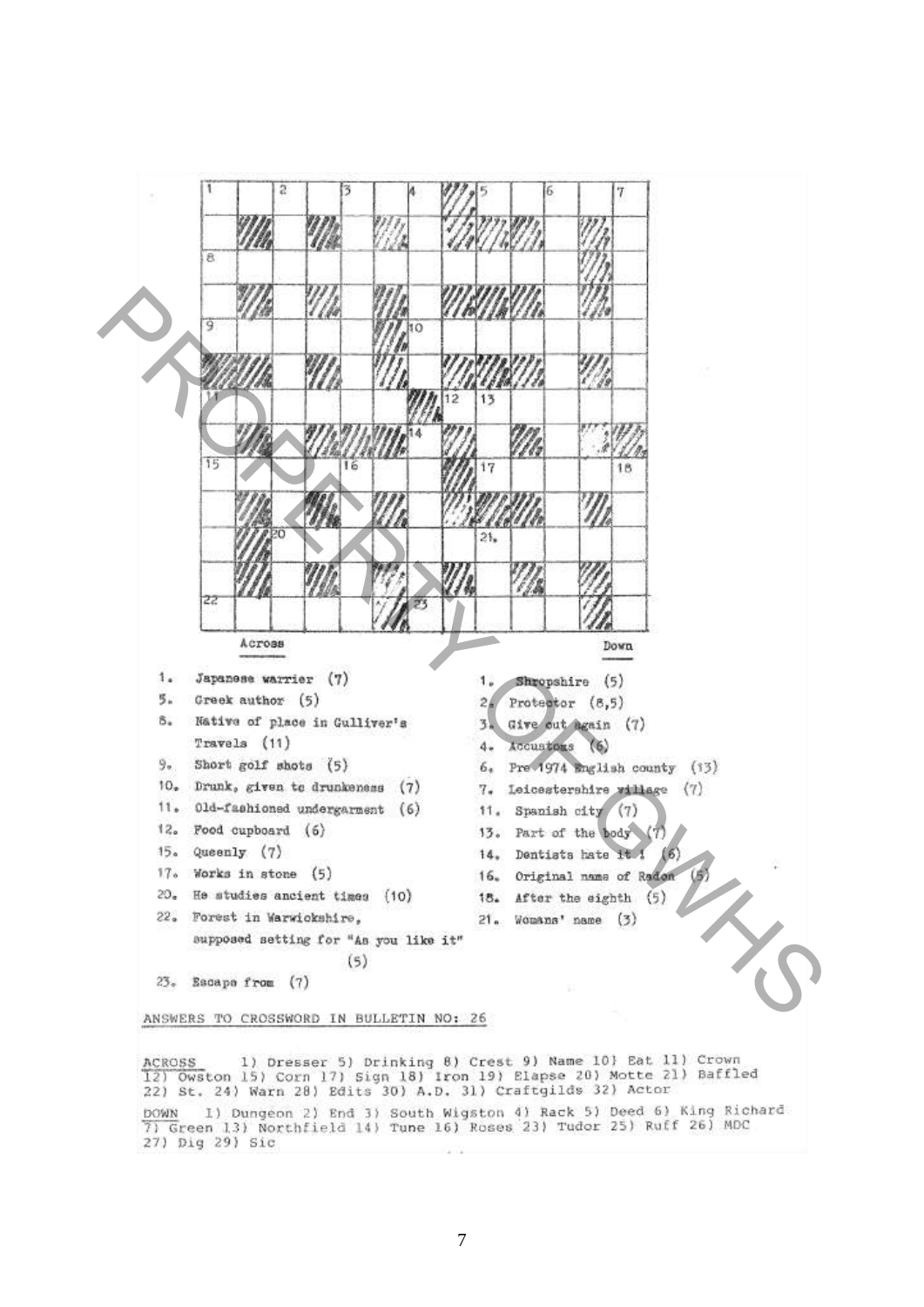# **"Pleasures of Food"**

# **From writing about Old Wigston by**

# **Eileen Goodwin**

As I grow older I think back to the pleasures of food in my childhood that children of Wigston today will never enjoy. I can recollect as a little girl about 1917-18, walking to Kilby (knob) turn to meet Jacky Knight with his horse and cart with large zinc containers in which tripe and cowheels were transported. He would have travelled from Bruntingthorpe stopping at Arnesby. Food was so scarce that as soon as I finished school on Friday, I would run home, pick up the big quartz jug and some money, about 10d and start walking. There would be about four of us and we would walk to the turn to meet him coming out of Kilby. Once our jug was full it would be made lighter by drinking the gravy. There's no tripe today like Jacky Knight's. It used to be warm as he would cook it on a Friday morning. As I grow older I think back to the pleasures of food in my childhood that children of Ways for boday will mever enjoy. I can recolled as a little girl about 1917-18, walking to Kffb); knob) turn to meet Jack/s Knight wit

A good character was Billy Clarke who used to live in what is now Little Hill, one of the cottages were Kingdom Hall used to be. In my young days we used to call it "Horse & Trumpet Avenue". Billy Clarke used to come round with a two-wheeled barrow with pieces of wood nailed each end and a bar across the top. He would shout "Rabbits Kippers and Fish" and would skin and chop them on board across the handles. He was a lame but likeable man.

The children in Wigston used to flock to Ned Smith"s in Cross Street known to locals as the 'posties', who made the best ice cream that was ever sold here., also his homemade potted beef which he used to bring around in cups (mostly with the handles off) and sell at 3d. You could see the beef in it, not paste as it is today. It would be nice if someone knew the recipe and how he made it. Also in Cross Street there was Mr Brookes who came round with a large basket selling his home-made pickles. They were just grand. There was Mrs Proctor's toffee at 1d a bag. This place was very popular with all the school children. You could buy plain, coconut or mixed nut made in large tin trays.

Another shop was Windridge"s in Bell Street, a fruit shop which children loved and was about where Radcliff"s is now. Right on the corner of Bell Street and Long Street was Parker"s Poultry and Fish a Chip shop. There was always a good bird hanging at that shop and he knew the names of all of his customers.

In the Ball Dyke district was Foulston"s shoe shop which was where my father took me to be measured and fitted with shoes and boots. Maybe that is why I have no corns because my shoes were always well fitted. Next door was Peabody"s Clock & Watch shop. His grandfather's clocks can still be seen in the district today. Next, Mrs Pym's shop was where you could get a good assortment of sweets and anything on cards, such as pencils, rubbers etc. Burdett's furniture shop came between Pym's and Snibson"s Fruit Shop on the corner of Aylestone Lane. Mrs Parr"s shop (later Wigginton's) was where you could buy cards, presents and sweets.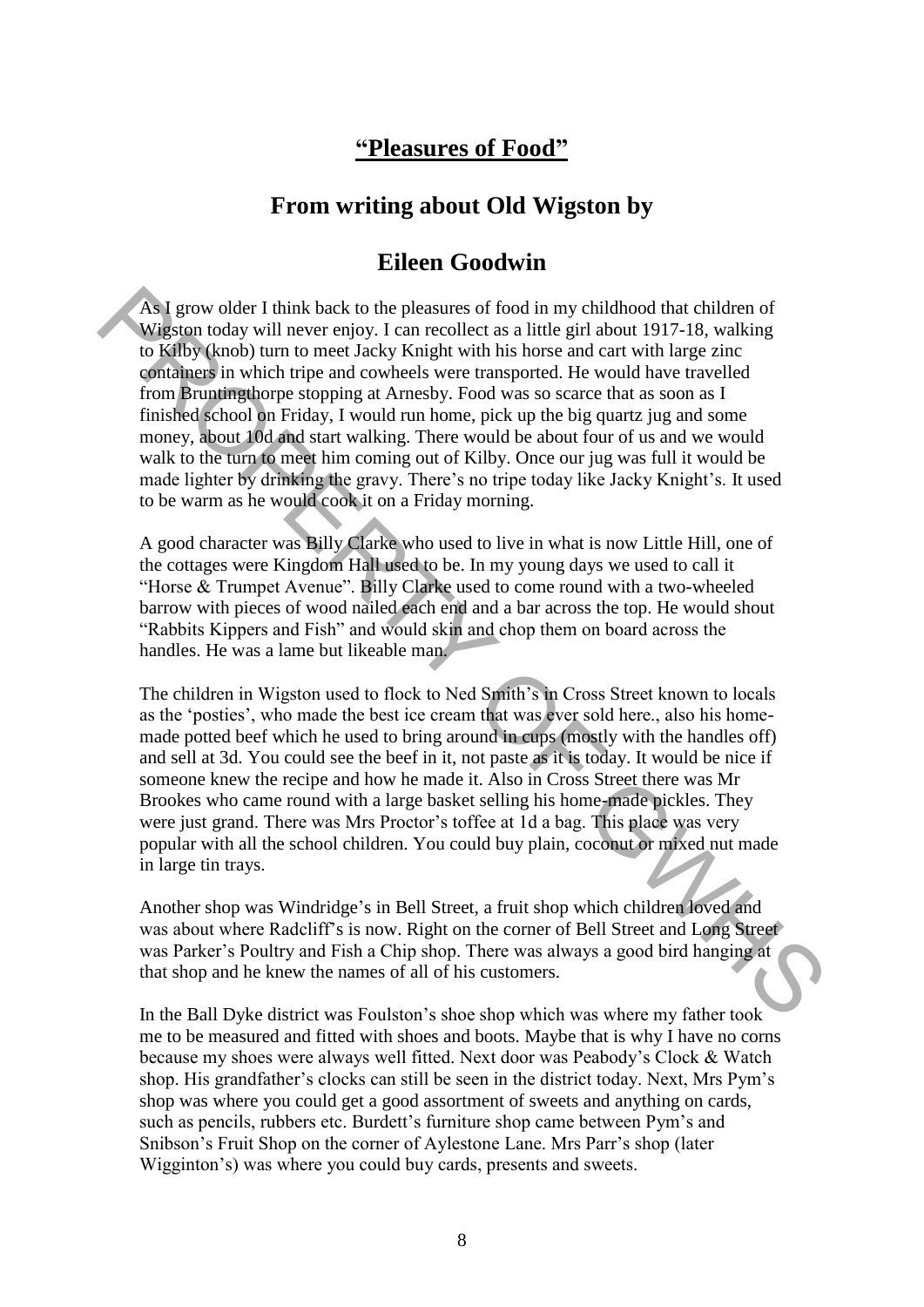My shopping place never to be missed was Misses Creasey"s shop in Moat Street, scratching 1d a bag, pork pies out of this world. All made on the premises selling anything that could be produced from a pig. Further along Moat Street was Ross the bakers shop, with the bake house at the back. Their scones and iced buns were special and the bread too.

The Co-op branch in Moat Street was a very busy shop and the venus for our weekly shopping in those days. On Thursdays the shop boy would call for your grocery book and with your order he used to cycle the district. A horse and Cart followed later by a motor van used to deliver the goods. The service is very much missed by each older generation. A personal service to which everyone looked forward.

In Moat Street the Diamond Cottages were a lovely feature of the road, the small diamond shaped window panes and pointed roofs, known locally as "London Cottages". They were where heating elements was more recently situated.

Levi Sampson's pork butchers which was taken over by Frank Foster. It was to Levi's I used to go on a Saturday when he cooked a leg of pork with stuffing and roast potatoes to take home for dinner. Saturday was the only day you didn"t cook. Remember, people used to work five days from 8am to 6pm and on a Saturday 8am to 12 noon. His pork sausages and faggots were lovely. Made and eaten on the same day.

Smith"s farm in Bull"s Head Street where Mr Smith used to deliver the milk with a yoke and buckets to carry it along the street. The little hut in Newton Lane was where a tinker used to do all kinds of pans. A new pot was the last resort. Saturday mornings used to see a visit from Jaques with horse and cart selling black for the grate, paraffin, saucepans and kettles. He came from Aylestone (at that time a village) and would wander to Kilby and Newton. shapping in those days. On Thursdays the shop boy would call for your grocery book<br>and with your order he used to cycle the district. A horse and Cart followed latter by a<br>moto yan used to deliver the goods. The service i

A focal point was the shop of Marty Chapman on the Bank, where Ray"s fish shop used to be more recently. The was nothing she didn"t sell behind the counter, where as long as I can remember there were large bundles of all shapes of hat pins. A woman with a marvellous memory.

I could go on but at least I have given you a selection of Wigston"s good food shops for over fifty years.

#### **About the Author**

Eileen Goodwin was born in Wigston on 23rd December 1908. Her father was Harry Wignall and she was the sister of GWHS member Ralph Wignall. Her paternal grandparents lived in Avenue House, Long Street and Mr Wignall senior made a speech on the Bank to mark the Diamond Jubilee of Queen Victoria in 1897.

A lifelong member of the Guiding Movement her other main interest was local history. She died on 1<sup>st</sup> February 1990 aged 81 years and at her funeral mourners were handed copies of an article she had written on her memories of "Old Wigston" shops. It is reproduced here by permission of her family.

N.B.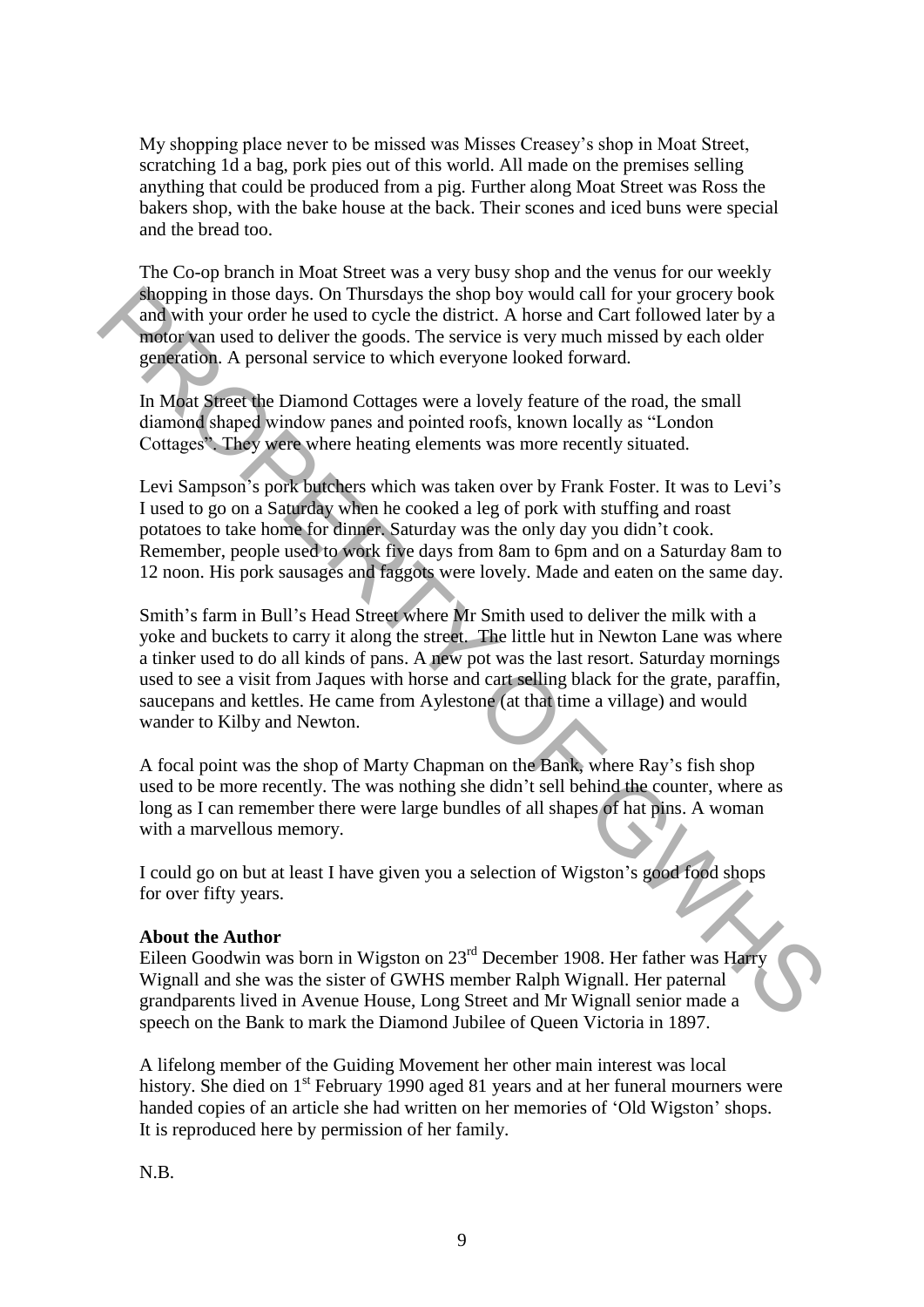Time marches on and some of the premises mentioned are not named as they were in the original text. The Editors have therefore altered certain phrases to read "until recently known as' instead of 'known as' etc.

\*\*\*\*\*\*\*\*\*\*\*\*\*\*\*\*\*\*\*\*\*\*\*\*\*\*\*\*\*\*\*\*\*\*\*\*\*\*\*\*\*\*\*\*\*\*\*\*\*\*\*\*\*\*\*\*\*\*\*\*\*\*\*\*\*\*\*\*\*

## **Front Cover illustration ……….**

| details.         |             | The pub was listed as either the Old Crown Inn, the Old Crown or the Crown Inn. |  |
|------------------|-------------|---------------------------------------------------------------------------------|--|
| <b>Directory</b> | <b>Date</b> | <b>Landlord</b>                                                                 |  |
| Post Office      | 1855        | Hurst, John and shoemaker                                                       |  |
| <b>Drakes</b>    | 1861        | Hurst, John                                                                     |  |
| Whites           | 1862        | Mary Hurst                                                                      |  |
| Post Office      | 1864        | Hurst, Mary (Mrs)                                                               |  |
| <b>Barkers</b>   | 1874        | Hurst, Mary (Mrs)                                                               |  |
| Post Office      | 1876        | Mary Hurst                                                                      |  |
| Whites           | 1877        | Hurst, Mary vict.                                                               |  |
| Kellys           | 1881        | Goodwin, Thomas                                                                 |  |
| Wrights          | 1882        | Forryan Jno                                                                     |  |
| Wrights          | 1888        | Barron Wm.                                                                      |  |
| Kellys           | 1888        | Barrow, Wm.                                                                     |  |
| Wrights          | 1895        | Hill, Albert                                                                    |  |
| Wrights          | 1899        | Hackett, Ben                                                                    |  |
| Kellys           | 1900        | Hackett, Ben                                                                    |  |
| Kellys           | 1904        | Hackett, Ben                                                                    |  |
| Kellys           | 1908        | Hackett, Ben                                                                    |  |
| Kellys           | 1916        | Hackett, Ben                                                                    |  |
| Kellys           | 1922        | Hackett, William Ernest                                                         |  |
| Kellys           | 1925        | Hackett, William Ernest                                                         |  |
| Kellys           | 1928        | Hackett, Wm. Ernest                                                             |  |
| Kellys           | 1932        | Hackett, William Ernest                                                         |  |
| Kellys           | 1936        | Clark, Desmond K                                                                |  |
| Kellys           | 1941        | Clark, Desmond K                                                                |  |

Landlords leaving one Public House have appeared to stay in the locality, for example:- in 1895 Ben Hackett is at the Star and Garter before going to the Crown and in 1936 W. E. Hackett is at the Horse and Trumpet after the Crown. Also the tenancy appeared to pass from one generation of a family to another to William Ernest Brackett (His son).

\*\*\*\*\*\*\*\*\*\*\*\*\*\*\*\*\*\*\*\*\*\*\*\*\*\*\*\*\*\*\*\*\*\*\*\*\*\*\*\*\*\*\*\*\*\*\*\*\*\*\*\*\*\*\*\*\*\*\*\*\*\*\*\*\*\*\*\*\*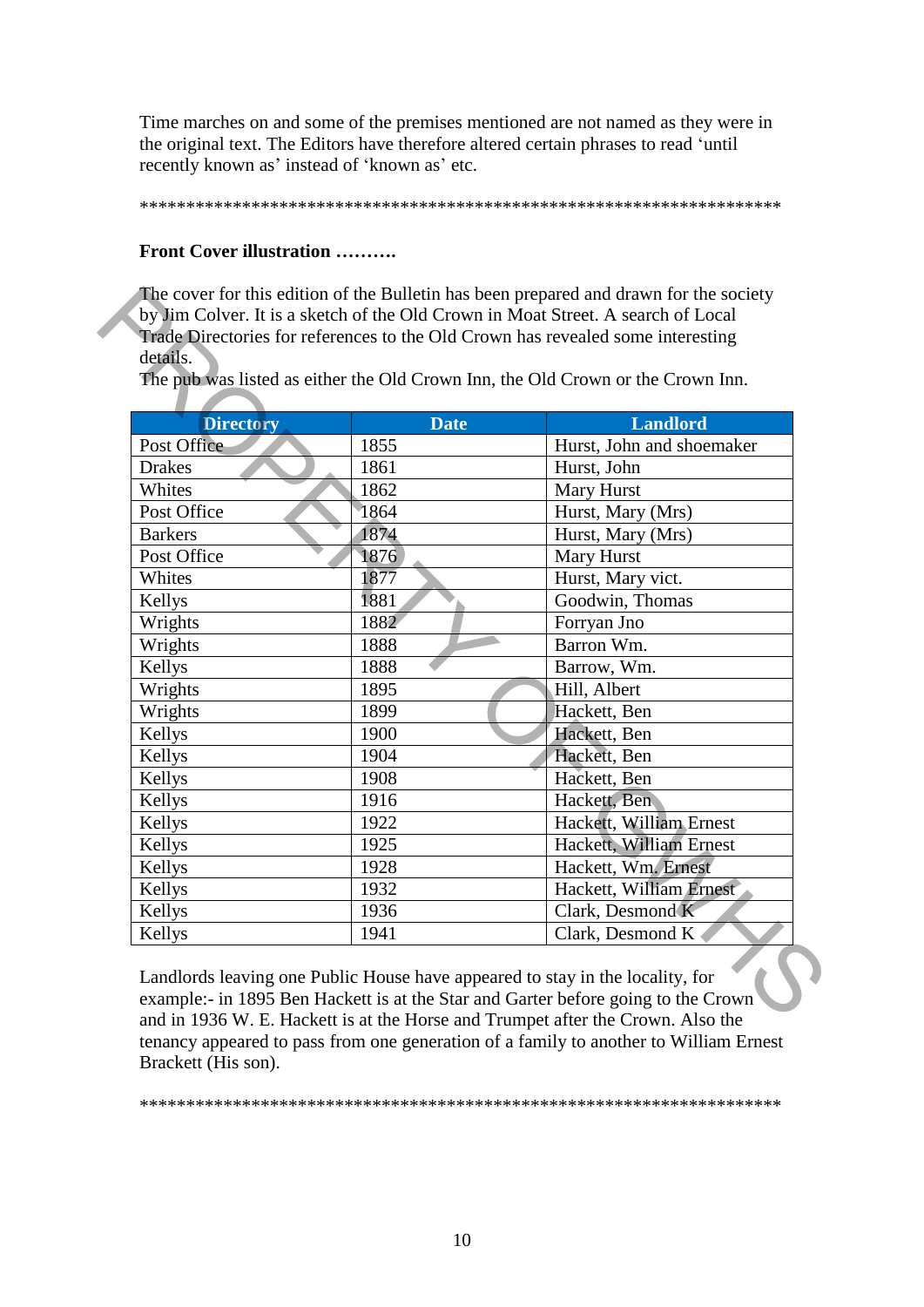As a result of the list of house names and dates that were published in February"s edition of the bulletin, the following omissions have been drawn to my attention by Bill Ward.

| Junction Road/ Frederick Street                   | L.H.Side    | R.R.Side   |  |  |
|---------------------------------------------------|-------------|------------|--|--|
| Wesleyan Chapel 1839 (on north gable)             | Doric       | Revelstoke |  |  |
|                                                   | Stanholme   | Wynstowe   |  |  |
| Spa Lana<br>Slate plaque on the Chestnuts<br>1740 | Mostyn      | Maivil     |  |  |
|                                                   | Farringford | Cleveland  |  |  |
|                                                   | Vendover    | Heathfield |  |  |
|                                                   | Westbury    | Beaumetz   |  |  |
| Road<br>Saarti<br><b>VIES</b>                     | Covier      | Sketty     |  |  |
| 121<br>1907<br>Mа                                 | Reathcliffe | Ramerton   |  |  |
|                                                   |             |            |  |  |
| <b>Housewives' Work in Wigston in 1881</b>        |             |            |  |  |
| Part 1                                            |             |            |  |  |

The census of 1851 showed that there was in Wigston Magna at that time 414 married women of whom at least 90% stayed at home to do the housework. This included cooking, cleaning and doing everything for maintaining a home. Thirty years later in 1881, the number of housewives had increased to 925 and the percentage of those staying at home was about the same as in 1951.

In the  $19<sup>th</sup>$  Century Wigston had not yet obtained piped water; so most housewives had the onerous and everyday task of obtaining and transporting water to their homes. It was a major household chore necessary for cooking, washing-up, laundry and cleaning. And fetching water was nearly always women"s work: men rarely did it. At that time in Wigston almost every cottage and farmhouse had a water butt at the side for catching water from the roof for rainwater was particularly good for cooking and cleaning because of its softness and comparative purity. The difficultly was that in a dry season the butt would soon become empty. Consequently, families in Wigston had to procure additional water supplies from wells and springs in the vicinity. These, of course, were reached by pumps, one of which was to be found in Spa Lane, another in Spring Lane and another in the cobbled yard at the back of the Framework Knitters Museum in Bushloe End. So, thought Wigston had several pumps, many women had to travel some distance to obtain their water. Moreover if supplies ran short in a dry summer, they would have to queue for their water. The state plaque on the characteristic conductive conductive conductive term of the state of the state of the state of the state of the state of the construction of the constrained that the constrained that the energy of

Another difficulty facing Wigston housewives at this time was how to get rid of dirty water and slope, for homes without piped water nearly always lacked sanitary conveniences as well. So, Wigston housewives faced the additional burden that without sinks and drains they had to get rid of all dirty water and slops from their homes by throwing them out of the window or by carrying them outside.

Another important household task for the Wigston housewife was to look after the fire. The open fire was indeed the focal point of domestic life in the British Isles, for in addition to providing heat and a cheerful blaze, it was in constant use for several other functions, such as cooking, lighting and rubbish disposal. In most households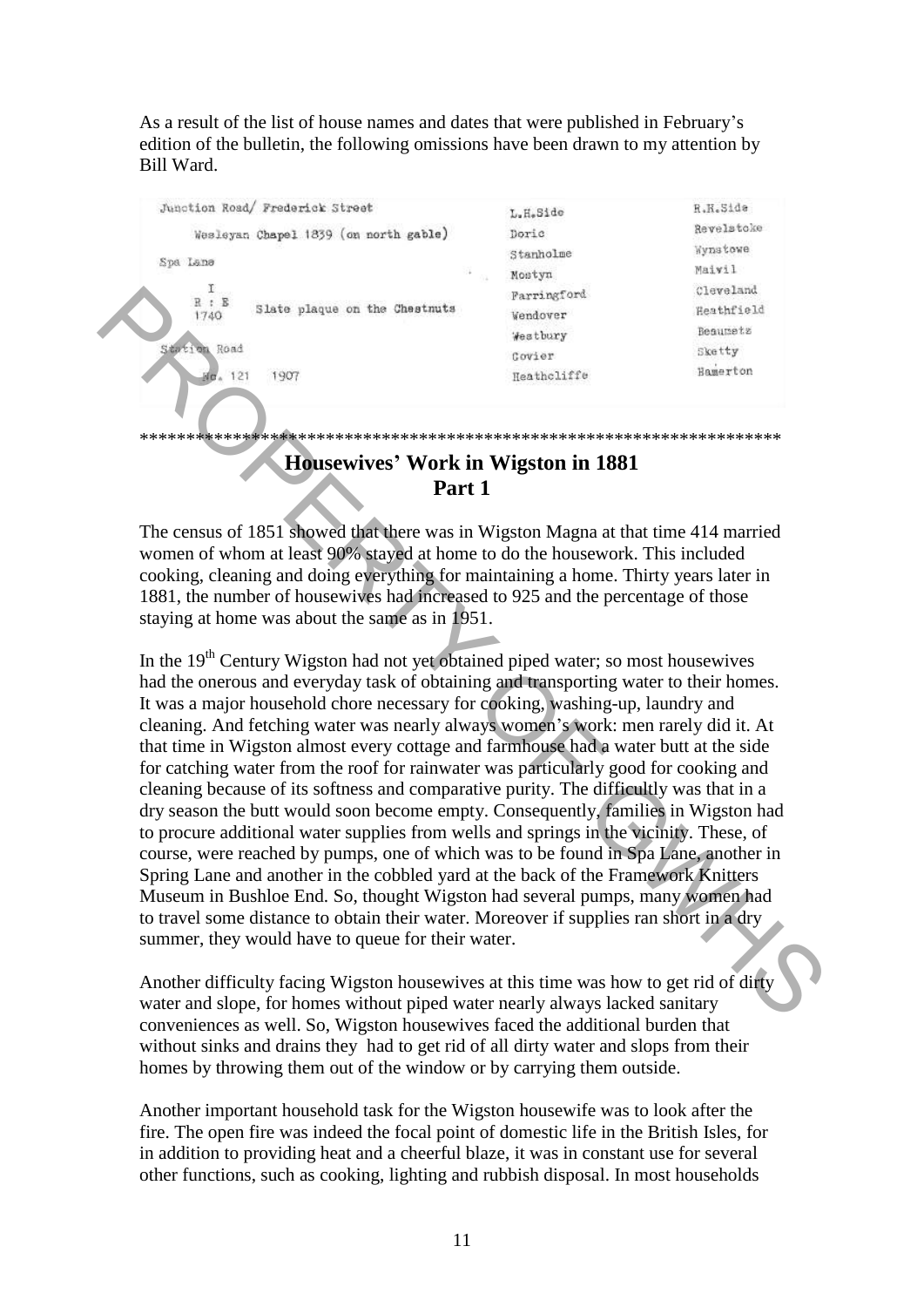only one fire burned at a time and that was in the main living room. Wigston housewives kept their hearths spotlessly clean and lavished great care upon them. Nineteenth century photographs of fire-places nearly always reveal a shiny black range or grate, a whitened hearthstone, a gleaming fender and a freshly starched "chimney cloth" hanging from the mantle with a vast amount of bric-a-brac above.

In the  $19<sup>th</sup>$  century coal had become the main domestic fuel in Wigston, supplemented from time to time with wood. In 1851, Wigston Magna had five coal dealers: Thomas Carr, Elizabeth Chapman, John Meekin, Samuel White and William Wright. Thirty years later there were three coal dealers, John Ellis & Sons who had a coal wharf at Wigston South station and another at Kilby Bridge. The manager at the former was Joseph Sanders and the manager at the latter was George Lilley. George Parker was another coal merchant with a wharf at Kilby Bridge and the third coal merchant was George Shipp, who resided in Bull"s Head Street but whose wharf was at Wigston South station.

In 1881, the best coal used for drawing rooms, cost 22/10d a ton, the best bright coal for general household use cost 19/11d a ton, kitchen coal for cooking costs 18/1d a ton and mixed coal consisting of nuts and small coal cost 13/11d a ton.

By 1881, coal was usually delivered directly to customer"s cellars and only people who did not have the coal delivered to them were the very poor who could not afford coal anyway. Compared to other fuels coal was extremely dirty. No matter how careful a housewife was, she usually spilled lumps of coal when making up the fire just as she spilled ash when she was removing it. All these messes had to be cleared up at once; otherwise they blackened the floor and were trekked round the rest of the house. In addition, chimneys had to be cleaned regularly. The chimneys of upper class and middle class families of Wigston had to be cleaned about three times a year, while those of working class families only got an annual sweep. No sweeps are mentioned in the 1846 directory for Wigston, but by 1881 two sweeps earned their living in Wigston. One was William Bale who with his wife |Mary and their three children lived in North Street while the other sweep, Daniel Kirby and his wife lived in Bull"s Head Street. Carr. Elizabeth Chapman, John Meekin, Samuel White and William Wirght. Thirty and Sultan Wirghts and the mass of the systems South state there were three orel dealers. John Ellis & Sons who had at coal wharf at Wirghts and

Chimney cleaning was a nightmare for the housewife, even though it was done by professional sweeps (men dominated the trade, but there were some women). At that time there was no effective way of trapping all the soot brushed down the chimney into the fireplace. Innumerable black, greasy particles floated into the room and settled on all available furniture and once Bale and Kirby had left the housewives of Wigston began cleaning the room. Despite these difficulties, chimneys had to be swept, for unless they were swept regularly they posed a fire hazard and if the operation was put off, soot simply fell down the chimney of its own accord.

Another domestic chore carried out almost exclusively by women in 1881 was cleaning. Men were extremely loth to scrub floors and never dusted if they could avoid it. Men only cleaned if they lived alone and could not afford to pay a charwoman to do it for them. Most housewives engaged in a number of regular cleaning activities. They cleaned the fireplaces and hearths, swept, washed floors and steps, dusted and scoured pots & pans. Most Victorian women felt it to be a moral duty to keep their home spotlessly clean. People were shocked if women cleaned on a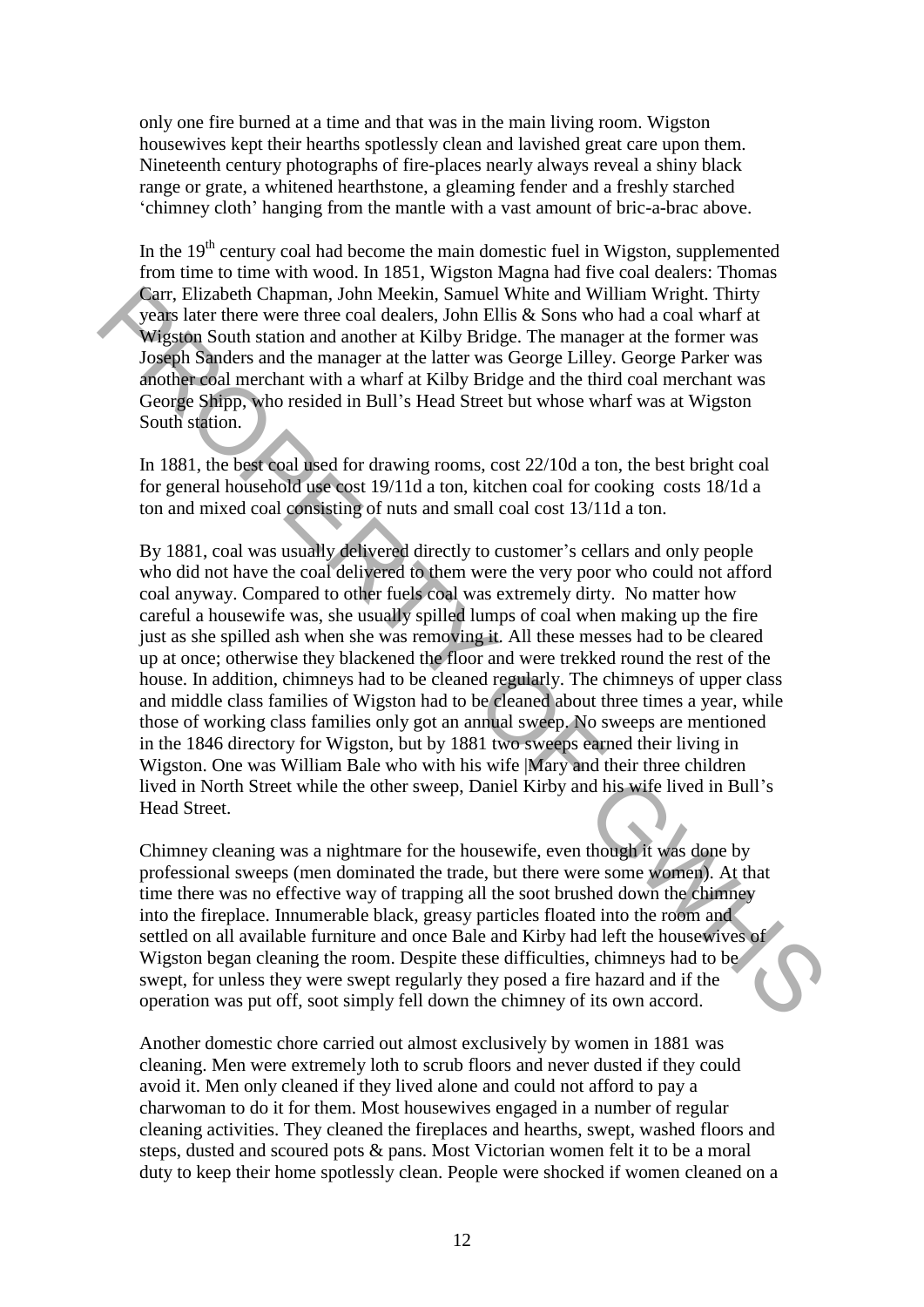Sunday. It was, after all, their job to ensure that the entire house was cleaned before the Lord"s Day began. One nicer and more attractive time was that a house looked nicer and more attractive if it were clean and for household wives who wished to retain their husbands" affections and stop them from drinking their wages away at the local pub was an important consideration.

## Bernard Elliott

\*\*\*\*\*\*\*\*\*\*\*\*\*\*\*\*\*\*\*\*\*\*\*\*\*\*\*\*\*\*\*\*\*\*\*\*\*\*\*\*\*\*\*\*\*\*\*\*\*\*\*\*\*\*\*\*\*\*\*\*\*\*\*\*\*\*\*\*\*

# **Special Interest Groups**

At a committee meeting on  $24<sup>th</sup>$  January it was suggested that some members with a special interest in a particular aspect of history such as archaeology or genealogy might like to form specialist groups. This was put to members at the AGM and as a result a genealogy group was started. The first meeting was held at Mike and Linda Forryan's home in Blakesley Road on 28<sup>th</sup> March. Mike Forryan reports:-Special Interest Groups<br>
Special Interest Groups<br>
At a committee meeting on 24<sup>th</sup> January it was suggested that some members with a<br>
special riders for a particular aspect of history such as a created ogy or genealogy<br>
mi

## **Genealogy Interest Group**

Members who were at the AGM will remember the idea put forward by Duncan Lucas that members may wish to form an "interest group" for those interested in genealogy, especially of Greater Wigston families. Four members showed interest, Tricia Berry, Louise Ladkin and Linda & Mike Forryan.

The first informal meeting was held on  $28<sup>th</sup>$  March 1990 where general ideas and own interests were exchanged over coffee and biscuits. It was agreed that in the early stages the best format for the group"s meetings would be to continue the informal "get together's".

Members Interests were identified as follows:-

Tricia Berry

 Wigston Area: Broughton, Lewin, Roe, Daykin, Forryan, Any Date. Leicester Area: Herbert any date

Louise Ladkin

Leicestershire Area; Faulkner, Marsh, Hutchinson, Ladkin, any date

Linda & Mike Forryan Anywhere: Forryan any date (Full single Name study)

Members would be pleased to hear from other GWHS members who would be interested in the interest group, or who could provide any information on the above genealogists.

It is hoped that the genealogy interest group will attract new members for the GWHS, so developing further interest within the local community.